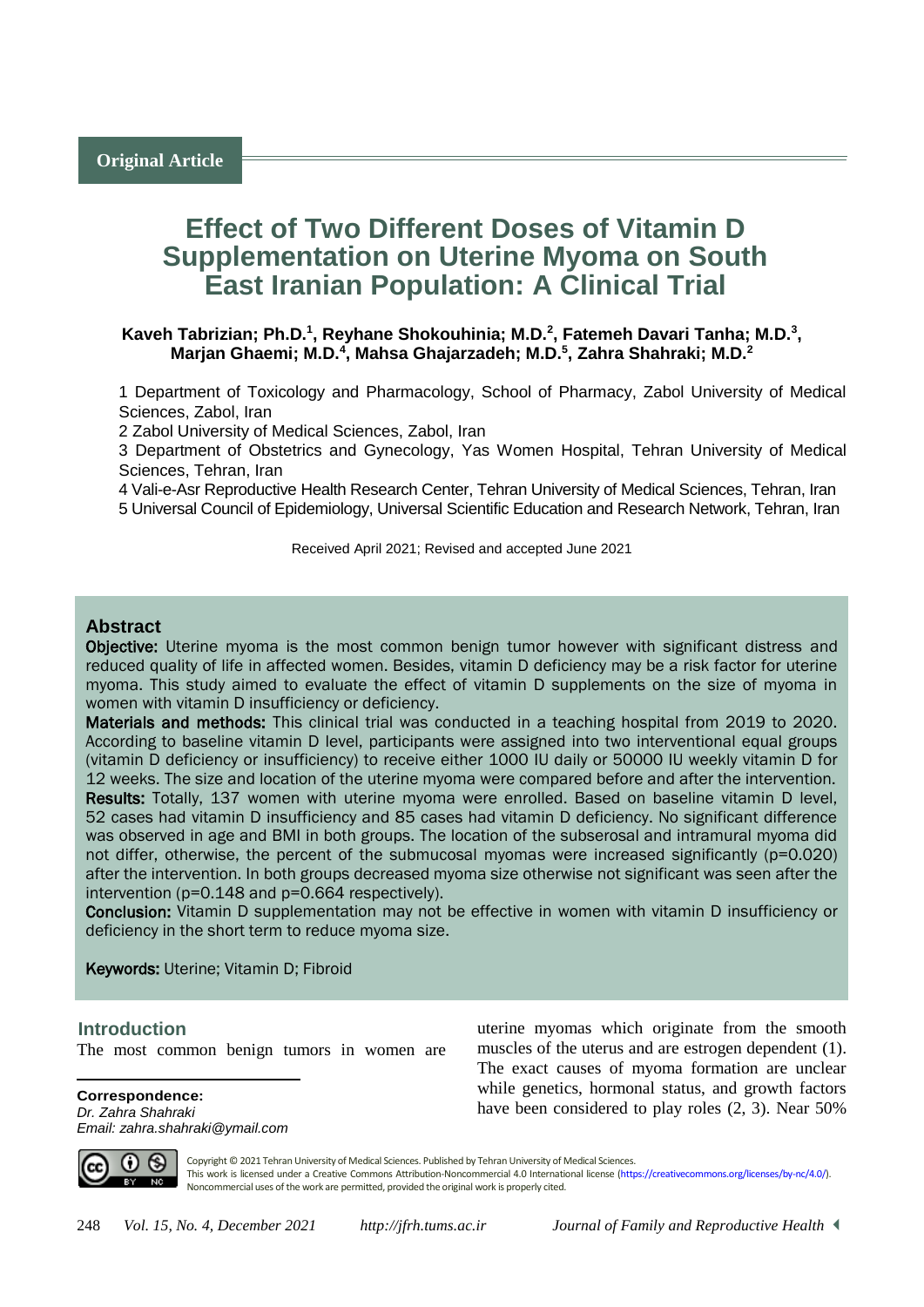of myoma are symptomatic and present with pelvic pain, hemorrhage, and complaints of the urinary system based on the size, location and number of myoma (4, 5). Uterine myoma symptoms negatively impact physical and social life and may decrease health-related quality of life and productivity (6). Most myomas require surgery when symptomatic. Although finding the nonsurgical treatment methods are mandatory (7).

Vitamin D which is known as calcium-phosphorus hemostasis regulator is known to have an immunomodulatory role. 1, 25-dihydroxycholecalciferol, the active form of the hormone is cell proliferation and angiogenesis modulation (8-10). The active form of vitamin D regulates genes of cell cycles which will result in a decrease in cell proliferation (11).

Literature shows that hypovitaminosis D results in an increased risk of uterine myoma (12-14). In vitro studies demonstrated that vitamin D supplements prevent the growth of myoma cells and promote the apoptosis of cells (15). There is little evidence about the effect of vitamin D supplements on uterine myoma size, so we designed this study to assess the effect of vitamin D supplements on the size of uterine myoma in women with vitamin D deficiency or insufficiency.

# **Materials and methods**

*Study setting:* This clinical trial was conducted in Amiralamomenin hospital (a teaching hospital affiliated to Zabol University of Medical Sciences) between March 2018 and January 2019.

*Ethical consideration:* All cases were asked to complete informed consent forms before study entrance. The study had been approved by the ethics committee of Zabol University of Medical Sciences with reference number: ZBMU.1.REC.1396.66.

*Inclusion and exclusion criteria:* Inclusion criteria were the women aged 35 to 45 years with a history of single myoma (all types) and also serum vitamin level ≤30 nanograms/milliliter who desired to participate in the study. All vitamin D measurements were performed in a single laboratory. The exclusion criteria were any past metabolic disease, multiple myomas and using any hormonal or anti-hormonal drug for therapy. Indeed the patients with a past or current history of any cancer or premature ovarian failure were excluded either. All participants were from a parallel sociodemographic level with similar diet intake.

*Patient's allocation:* Patients initially underwent ultrasound to examine myoma and their serum levels of vitamin D were assessed. Indeed, body mass index (BMI), myoma characteristics and age were collected. According to baseline vitamin D level, patients were assigned into two groups. In the deficiency group  $((vitamin D \n definition  $(< 20 \n nanograms/milliliter))$$ pearl vitamin D 50000 IU (Zahravi Company) every week for 12 weeks was administered. In insufficiency group (vitamin D insufficiency (20-30 nanograms/milliliter)) pearl vitamin D 1000 IU (Zahravi Company) every day for 12 weeks were used. Nor the patients nor the physicians were blinded to the groups of patients. Before and after the intervention, pelvic ultrasound was done by an expert radiologist and the size of the uterine myoma and location (intramural, submucosal or subserousal) were recorded. Serum vitamin D level after the intervention was assessed by intravenous blood sampling.

*Statistical analysis:* Data analysis was performed by SPSS version 22 (SPSS Inc., Chicago, IL, USA). Data were presented as Mean±SD for continuous or frequencies for categorical variables. Continuous variables were compared using independent sample t-test and categorical variables compared with the chi-squared test. A *P*-value less than 0.05 was considered significant.

## **Results**

Totally 137 women with uterine myoma were enrolled. Based on baseline vitamin D level, 52 cases had vitamin D insufficiency and 85 cases had vitamin D deficiency. Demographic data and the level of vitamin D before and after intervention are presented in Table 1. The demographic characteristics had no a significant difference between groups. The vitamin D level in both groups was improved after 12 weeks of therapy with significantly differences  $(p=0.033)$ .

**Table 1:** Demographic data and the level of vitamin D before and after intervention

| Variables (mean±SD)   | Vitamin D insufficiency $(n=52)$ | Vitamin D deficiency $(n=85)$ | n       |
|-----------------------|----------------------------------|-------------------------------|---------|
| Age (year)            | $41.2 + 6.5$                     | $39.4 + 6.6$                  | 0.232   |
| BMI $(kg/m2)$         | $25.7 + 2.4$                     | $25.6 + 2.9$                  | 0.160   |
| Baseline vitamin D    | $24.8 + 2.8$                     | $12.2 + 3.8$                  | < 0.001 |
| Final vitamin D level | $37.6 + 10.0$                    | $32.7+10.2$                   | 0.033   |
| BMI: body mass index  |                                  |                               |         |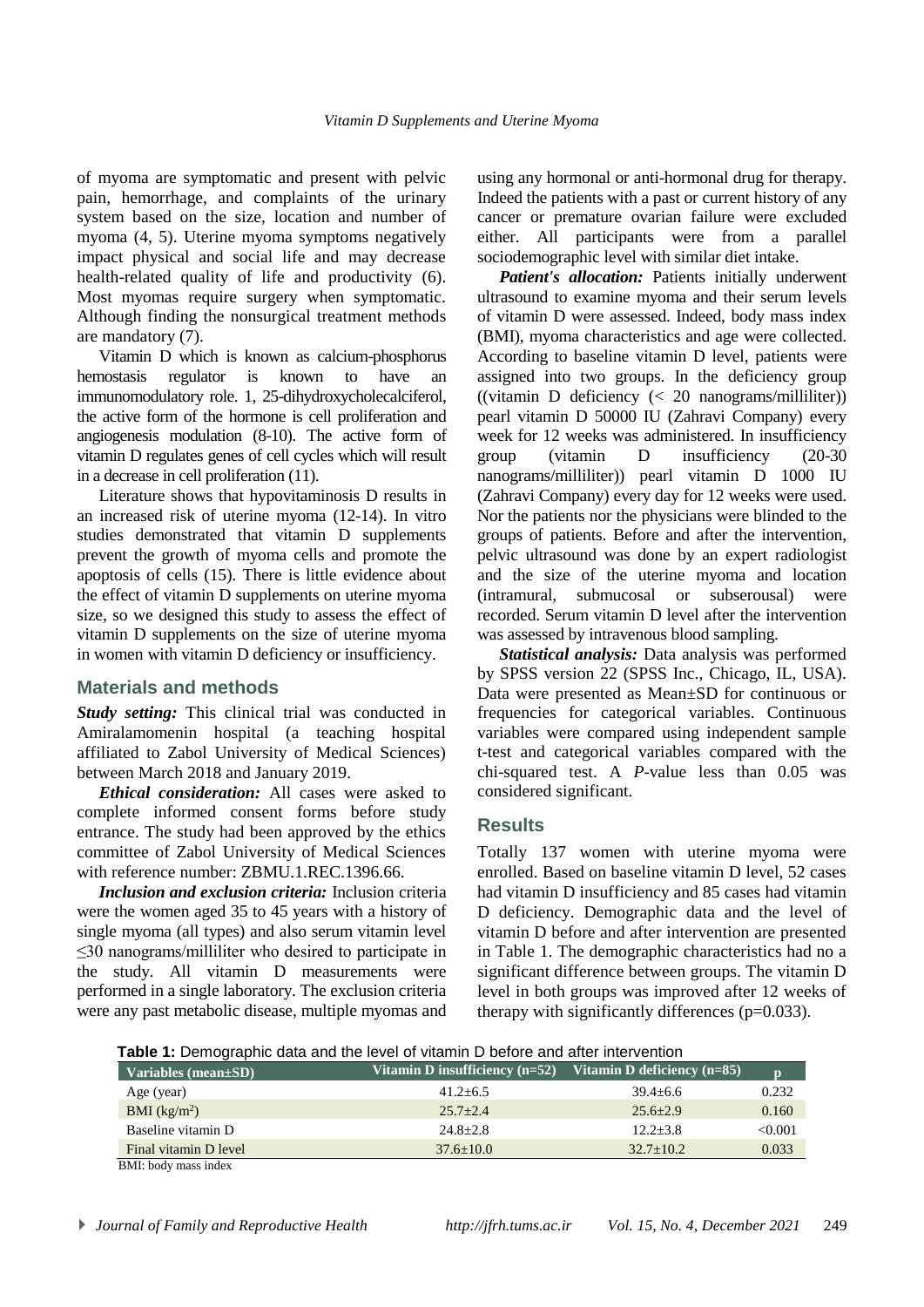The most common site of myoma in both groups was intramural. The location of the subserosal and intramural myoma did not differ, otherwise, the percent of the submucosal myomas were increased significantly (p=0.024) after intervention (Table 2).

**Table 2:** comparison the myoma location before and after intervention

| <b>Myoma Location</b><br>$n\left(\frac{0}{0}\right)$ | <b>Before</b><br>intervention | After<br>intervention | р     |
|------------------------------------------------------|-------------------------------|-----------------------|-------|
| Subserosal                                           | 26 (50%)                      | 40 (47.1%)            | 0.738 |
| Intramural                                           | 30(57.6%)                     | 59 (69.4%)            | 0.163 |
| Submucosal                                           |                               | $8(9.4\%)$            | 0.024 |
| n: number                                            |                               |                       |       |

The initial size of myoma in the deficiency group was significantly higher than in the insufficiency group  $(P=0.012)$ . This trend was repeated after intervention either (P=0.013). However, in the insufficiency group, there was a 3.8% decrease in myoma size after intervention which was not statistically significant  $(P=0.148)$ . Otherwise, in the deficiency group, there was a 2.4% reduction in myoma size, which was not statistically significant  $(P=0.664)$  either.

## **Discussion**

The result of the current study showed that vitamin D supplements (even 1000 IU or 50000 IU) did not affect the size of myoma in Iranian women with vitamin insufficiency or deficiency. In vitro studies demonstrated that vitamin D supplements could downregulate the proliferating of cell nuclear antigen (PCNA), cyclin-dependent kinase 1, and B-cell lymphoma 2 which will result in uterine myoma growth prevention (15).

Also, a review study about the role of vitamin D in the treatment of uterine myoma showed that vitamin D significantly (both in vivo and in vitro) reduces the proliferation of myoma cells and their growth, so vitamin D can be an effective and safe treatment and alternative to a variety of surgical methods (16).

In a previous study, Ciavattini et al. reported a negative correlation between vitamin D level and volume of the myoma. They treated one group of women with myoma with vitamin D supplements and the other were controls. They found that the size and volume of the myoma increased in the control group significantly while the diameter of the myoma did not change significantly in the intervention group (17). They also reported a negative correlation between

vitamin D level and the size of the myoma. In our study, the initial size of the myoma deficiency group was larger than the insufficiency group that may be indicated that vitamin D deficiency may be a trigger for myoma. However, due to many confounding factors, the results are not easily generalizable.

In 2013, a study was conducted on 154 premenopausal women with normal uterine or at least one myoma that showed the low level of vitamin D was significantly associated with the prevalence of myoma and it was also observed that women with lower levels of vitamin D had a larger myoma size (18).

On the other hand, another study showed that vitamin D supplements may reduce the size of the myoma in women with vitamin D deficiency compared with controls (19). This is not in line with our study. Maybe because we did not have a control group and the size and type of the myoma were not specified in that study.

One of the limitations of this study was the short follow-up period of patients**.** Longer follow-up with larger sample size may be predicting more accurately the effect of vitamin D on myoma growth. Considering the different results in various studies, suggesting that the relation between vitamin D and myoma is still a challenging issue, so to clarify it conducting clinical trials with control group is recommended.

## **Conclusion**

Vitamin D supplementation may not be effective in women with vitamin D insufficiency or deficiency in the short term to reduce the myoma size.

## **Conflict of Interests**

Authors have no conflict of interests.

## **Acknowledgments**

We would like to thank the personnel of Amiralamomenin hospital for their kind help.

#### **References**

- 1. Cheng MH, Wang PH. Uterine myoma: a condition amendable to medical therapy? Expert Opin Emerg Drugs 2008; 13: 119-33.
- 2. Flake GP, Andersen J, Dixon D. Etiology and pathogenesis of uterine leiomyomas: a review. [Environ](https://www.ncbi.nlm.nih.gov/pmc/articles/PMC1241553/)  [Health Perspect](https://www.ncbi.nlm.nih.gov/pmc/articles/PMC1241553/) 2003; 111: 1037-54.
- 3. Arslan AA, Gold LI, Mittal K, Suen T-C, Belitskaya-Levy I, Tang M-S *et al.* Gene expression studies provide clues to the pathogenesis of uterine